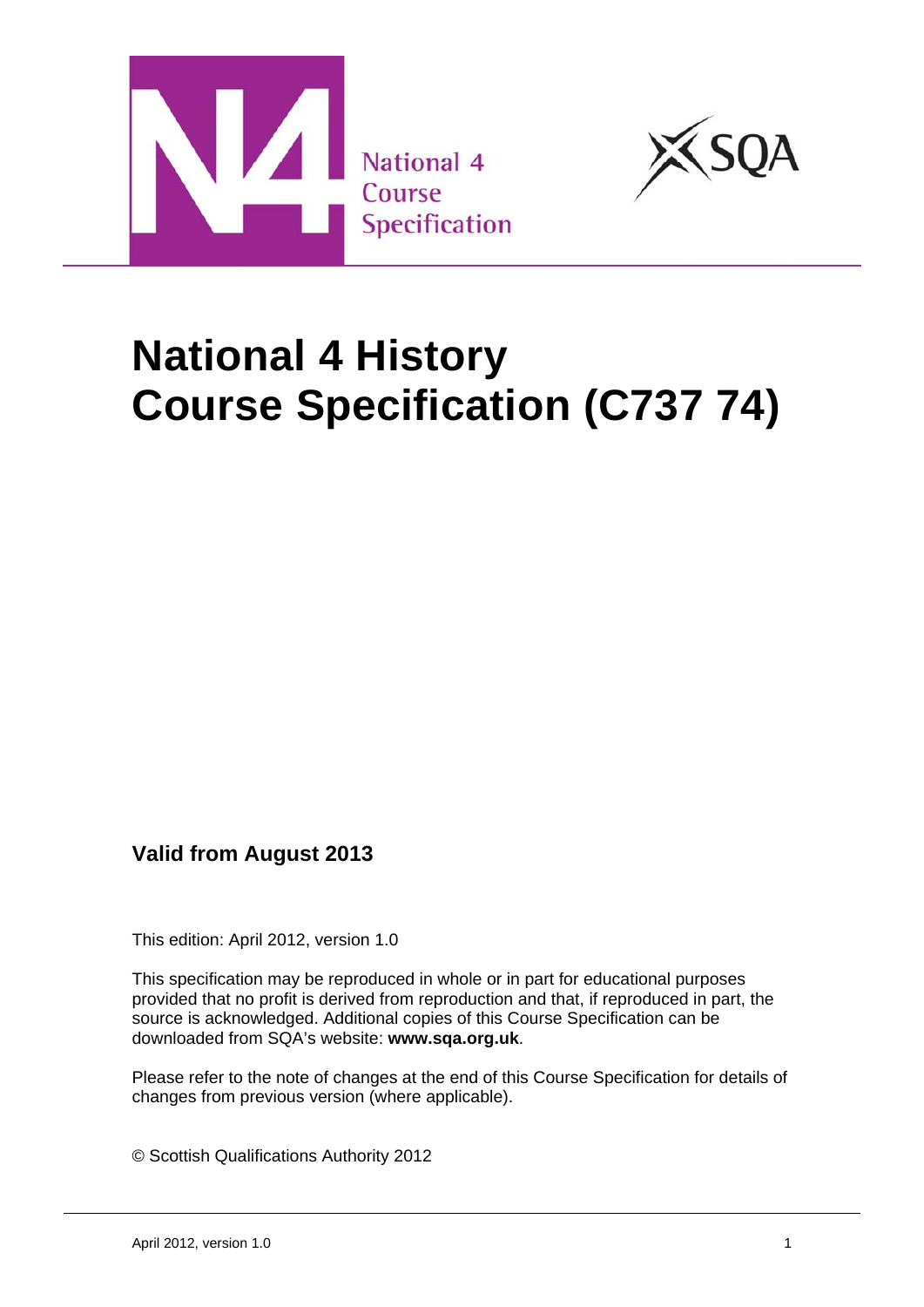## **Course outline**

**Course title:** National 4 History

**SCQF:** level 4 (24 SCQF credit points)

**Course code:** C737 74

### **Mandatory Units**

| <b>6 SCQF credit points</b> |
|-----------------------------|
| <b>6 SCQF credit points</b> |
|                             |
| <b>6 SCQF credit points</b> |
|                             |

#### **Added Value Unit**

**H20E 74 History Assignment (National 4) 6 SCQF credit points** 

This Course includes six SCQF credit points for the assessment of added value in the Added Value Unit. Further information on this Unit is provided in the Assessment section.

### **Recommended entry**

Entry to this Course is at the discretion of the centre. However, learners would normally be expected to have attained the skills and knowledge required by the following or equivalent qualifications and/or experience:

National 3 History Course or relevant component Units

In terms of prior learning and experience, relevant experiences and outcomes may also provide an appropriate basis for doing this Course. Further information on relevant experiences and outcomes is given in the *Course Support Notes*.

### **Progression**

This Course or its Units may provide progression to:

- ◆ National 5 History Course or its Units
- further study, employment and/or training

Further details are provided in the Rationale section.

### **Equality and inclusion**

This Course Specification has been designed to ensure that there are no unnecessary barriers to learning or assessment. The individual needs of learners should be taken into account when planning learning experiences, selecting assessment methods or considering alternative evidence. For further information, please refer to the *Course Support Notes.*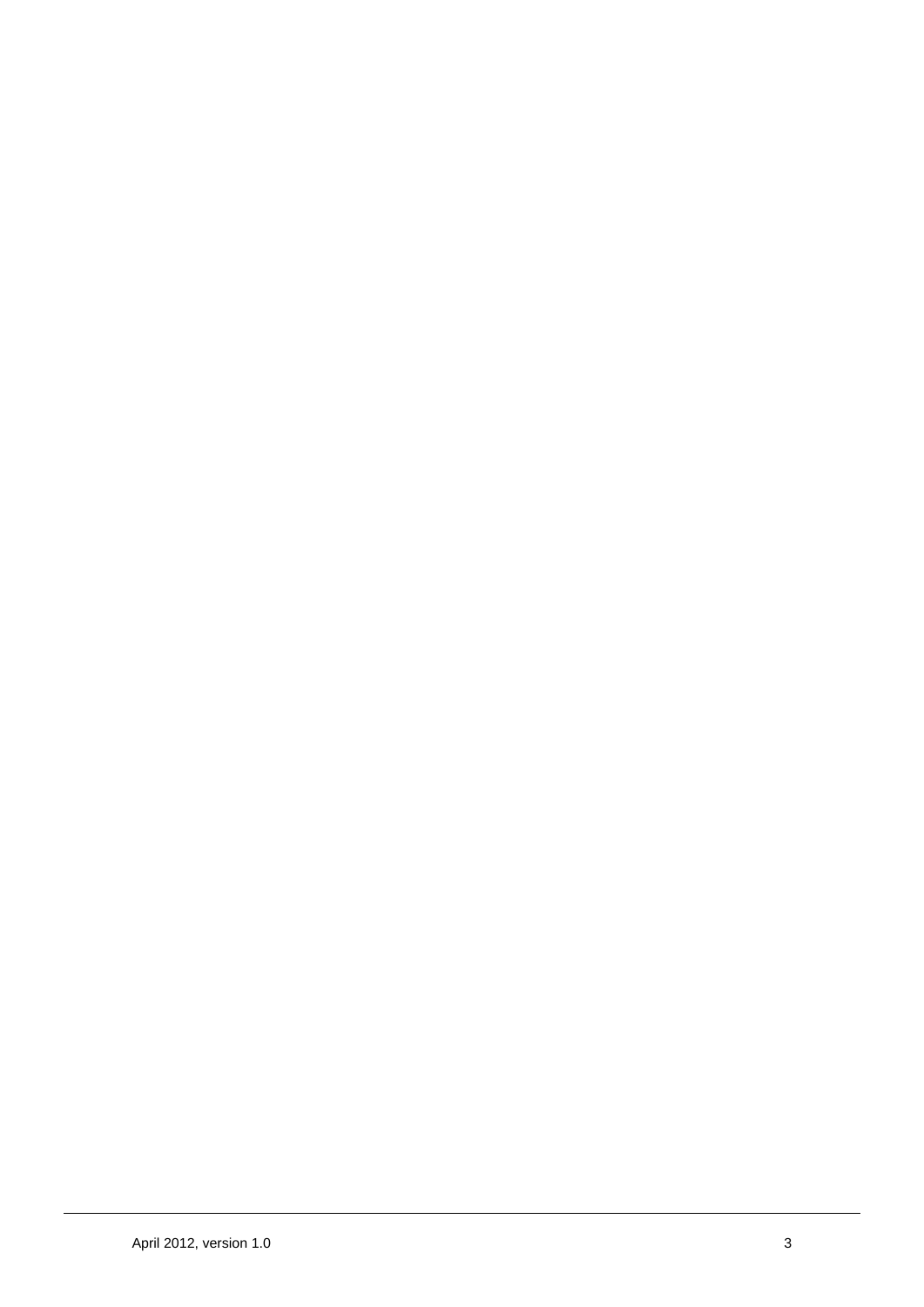## **Rationale**

All new and revised National Courses reflect Curriculum for Excellence values, purposes and principles. They offer flexibility, provide more time for learning, more focus on skills and applying learning, and scope for personalisation and choice.

In this Course, and its component Units, there will be an emphasis on skills development and the application of those skills. Assessment approaches will be proportionate, fit for purpose and will promote best practice, enabling learners to achieve the highest standards they can.

This Course provides learners with opportunities to continue to acquire and develop the attributes and capabilities of the four capacities as well as skills for learning, skills for life and skills for work.

All Courses provide opportunities for learners to develop breadth, challenge and application, but the focus and balance of the assessment will be appropriate for the subject area.

## **Relationship between the Course and Curriculum for Excellence values, purposes and principles**

This Course builds upon the principles and practices for social studies and will be developed primarily, although not exclusively, from the 'people, past events and societies' organiser within the experiences and outcomes in the social studies curriculum area.

In History, learners develop their understanding of the world by learning about other people and their values, in different times, places and circumstances.

This Course will encourage learners to develop important attitudes, including: an open mind and respect for the values, beliefs and cultures of others; openness to new thinking and ideas, and a sense of responsibility and global citizenship.

This Course contributes to learners' understanding of the society in which they live and work by helping them to develop a map of the past and an appreciation and understanding of the forces which have shaped the world today.

The acquisition of discipline-based knowledge and understanding of historical events is central to helping learners function as effective contributors, as well as giving them more individual confidence in their learning and working lives.

History encourages learners to develop the attributes and capabilities of the four capacities in many respects. For example, learners' horizons are extended and they are challenged to look at the world in new ways. Their confidence grows as they begin to understand more about their sense of identity and place in the contemporary world. Learners will build up a framework of historical knowledge and understanding which can help them develop a sense of responsible citizenship.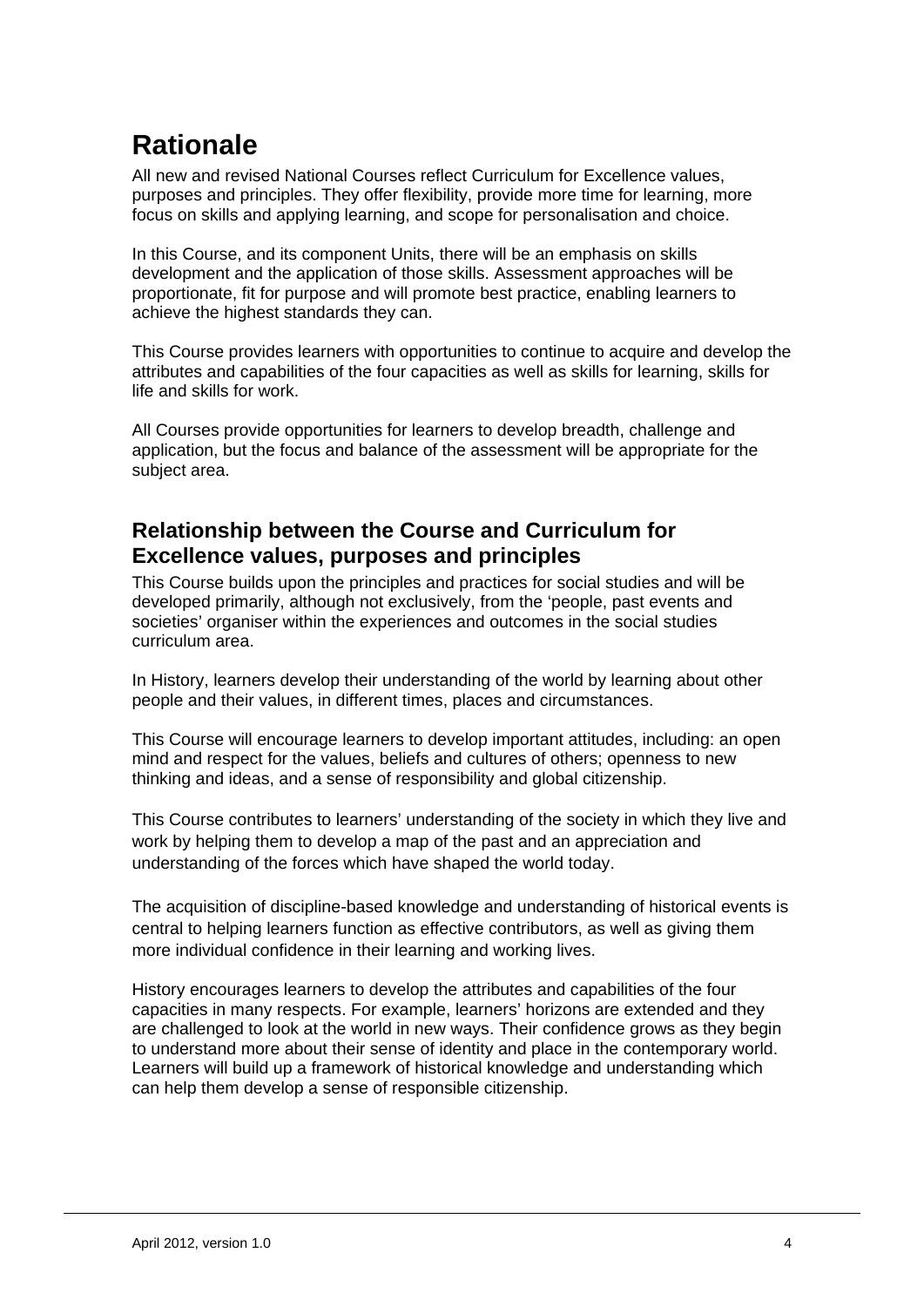The investigative and critical thinking activities in this Course give learners important experience in contributing to group work and also working on their own. Learners will acquire attributes which will be important for their life and work.

Through the skills and content of this Course, learners will progressively develop literacy skills; reading historical texts, writing accounts of historical themes and events, as well as contributing to group work.

Through its focus on sources, learners will develop a sense of responsible and citizenship.

## **Purpose and aims of the Course**

The purpose of the Course is to open up the world of the past for learners. History provides learners with insights into their own lives and of the society and the wider world in which they live.

By examining the past, learners can better understand their own communities, their country and the wider world. Through an understanding of the concept of continuity, they can better appreciate change and its significance, both in their own times and in the past.

The learner will acquire breadth and depth in their knowledge and understanding of the past through the study of Scottish, British, European and world contexts in a variety of time periods. Options cover topics from the Medieval, Early Modern and Later Modern periods and include elements of political, social, economic and cultural history. The approach developed and the understanding gained can be applied to other historical settings and issues.

The main aims of the Course are to develop:

- a conceptual understanding of the past
- a range of skills including the ability to apply a straightforward historical perspective and comment on historical sources in a range of contexts
- a straightforward knowledge and understanding of the factors contributing to, and the impact of, historical events
- the skills of investigating historical events and forming views
- the skills of explaining historical events, and drawing straightforward conclusions

## **Information about typical learners who might do the Course**

History Courses are relevant for a wide range of learners. This Course is appropriate for those who wish to develop an understanding of history or who are seeking to progress and specialise in further historical study.

Entry to this Course is at the discretion of the centre. However, it may be beneficial for the learner to have the skills and knowledge from the relevant experiences and outcomes from the broad general education and equivalent qualifications.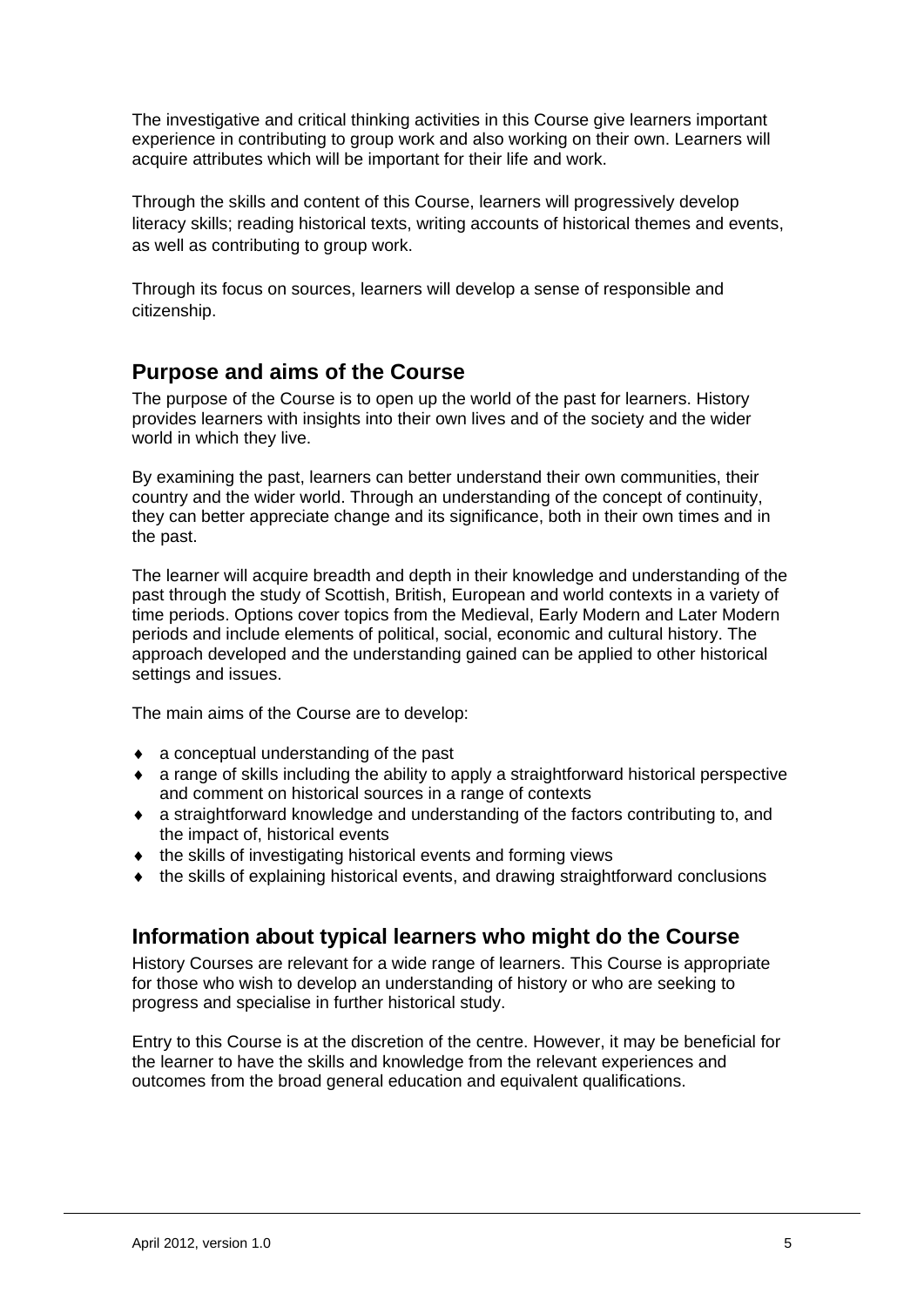Through the successful completion of this Course, important skills for learning, life and work are developed. These skills include: researching, understanding and using a limited range of straightforward sources of information; explaining information about important historical themes and events; and communicating, by a variety of means, conclusions based on evidence.

All Courses in this suite will take account of the needs of all learners and provide sufficient flexibility to enable learners to achieve in different ways and at a different pace.

History Units and Courses are offered from SCQF level 3 to SCQF level 7. Vertical progression is possible through the levels of History qualifications and lateral progression is possible to other qualifications in the social studies suite of Courses.

The National 4 History Course provides an entry qualification for further study, employment and training. This Course is a preparation for a diverse range of occupations and careers.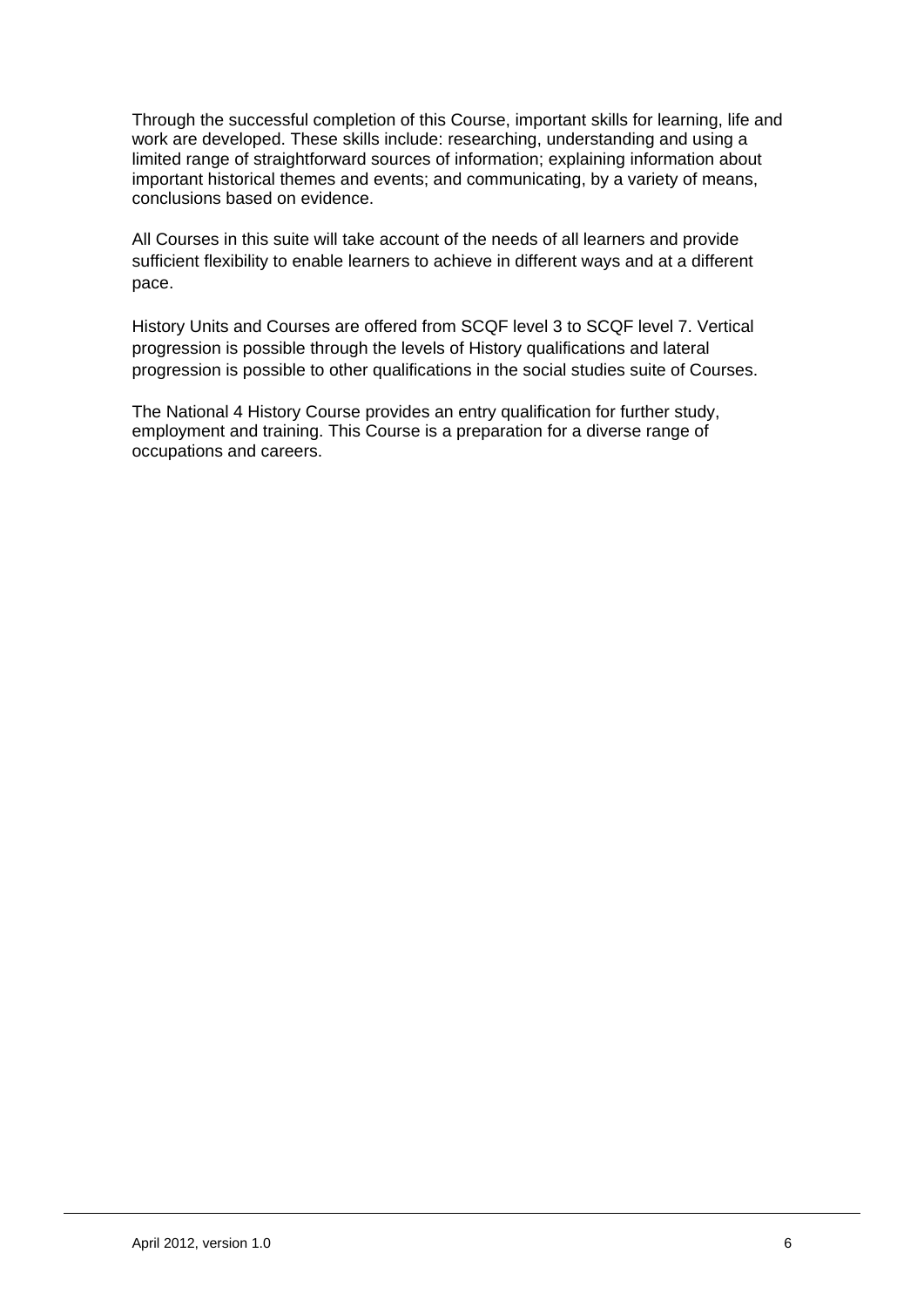## **Course structure and conditions of award**

### **Course structure**

This Course develops a range of cognitive skills. It encourages active learning in the process of developing an understanding of people and society in the past. Learners will acquire and apply relevant knowledge and learn to apply skills of investigating, analysing and evaluating sources in order to understand and explain important historical events and themes.

This Course has four mandatory Units, including the Added Value Unit. Within each Unit there is a considerable degree of flexibility in contexts and themes which can be studied to allow personalisation and choice.

By undertaking this Course, learners will develop a wide range of transferable skills, including: researching, understanding and using a limited range of sources of information; explaining information about historical themes/events; and communicating, by a variety of means, conclusions based on evidence.

The skills listed above will be developed and applied over a range of historical contexts. Each Unit also offers opportunities for learners to focus on particular skills.

Units are statements of standards for assessment and not programmes of learning and teaching. They can be delivered in a number of ways.

#### **Historical Study: Scottish (National 4)**

In this Unit, learners will develop techniques to comment on historical sources. Events and themes of Scottish history may be studied from the Medieval, Early Modern or Later Modern period. Learners will develop knowledge and understanding of an area of historical study.

#### **Historical Study: British (National 4)**

In this Unit, learners will develop techniques to comment on the impact of a historical development. Events and themes of British history may be studied from the Medieval, Early Modern or Later Modern period. Learners will develop knowledge and understanding of an area of historical study.

#### **Historical Study: European and World (National 4)**

In this Unit, learners will develop techniques to comment on the factors contributing towards a historical development. Events and themes of European and world history may be studied from the Medieval, Early Modern or Later Modern period. Learners will develop knowledge and understanding of an area of historical study.

#### **Added Value Unit: History Assignment (National 4)**

In this Unit, learners will exercise choice in selecting a topic for personal study drawn from Scottish, British or European and world contexts. They will research their chosen topic and communicate their findings. Through this activity, they will have opportunities to demonstrate greater depth or extension of historical knowledge, understanding and skills as they draw on and apply the knowledge, understanding and skills acquired in the other Units of the Course.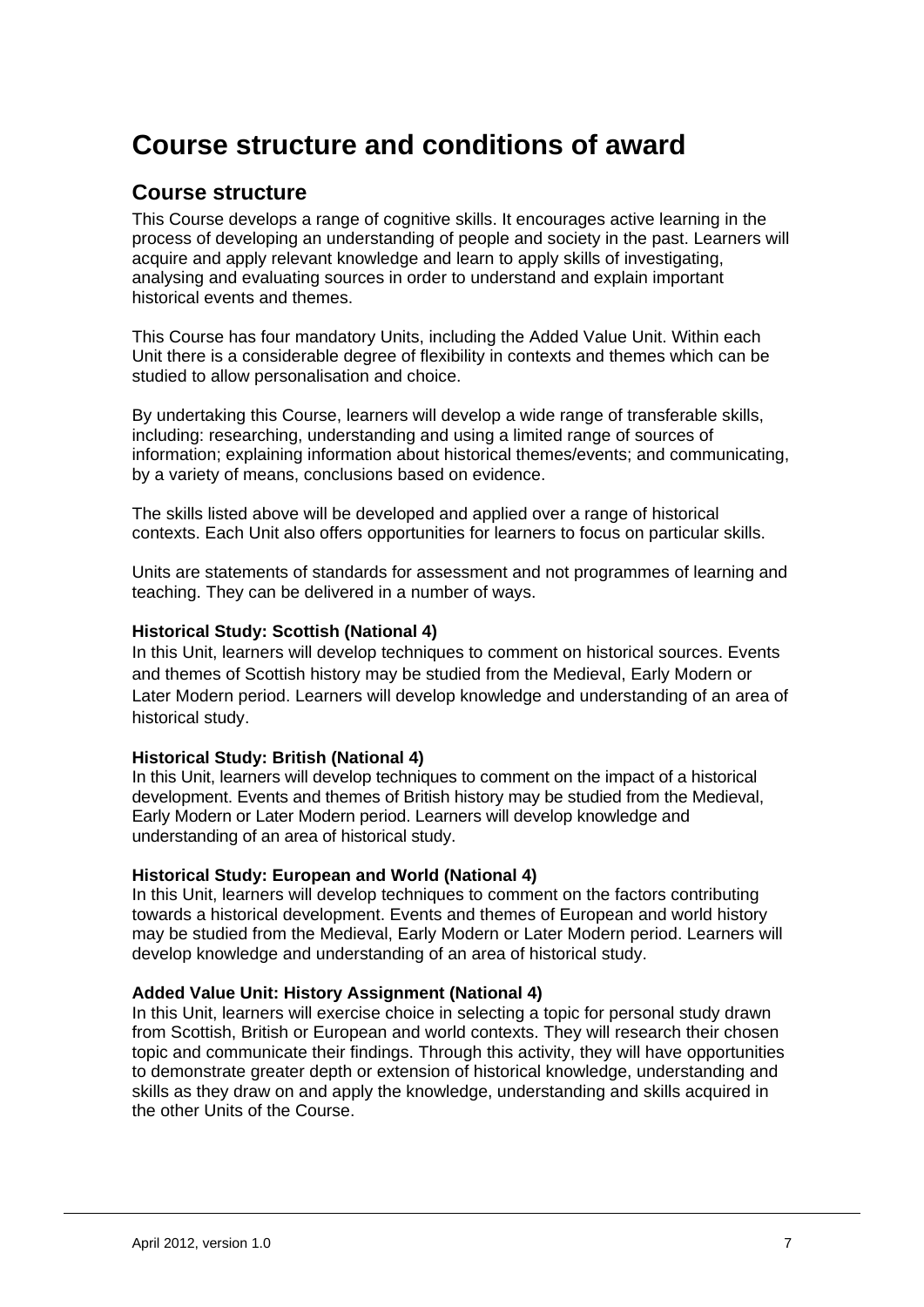## **Conditions of award**

To achieve the National 4 History Course, learners must pass all of the required Units, including the Added Value Unit. The required Units are shown in the Course outline section.

National 4 Courses are not graded.

## **Skills, knowledge and understanding**

Full skills, knowledge and understanding for the Course will be given in the *Added Value Unit Specification*. A broad overview of the mandatory subject skills, knowledge and understanding that will be assessed in the Course is given in this section.

This covers:

- developing and applying straightforward skills, knowledge and understanding in contexts from Scottish, British or European/world history
- commenting on the origin and content of historical sources in a straightforward way
- commenting on the impact of historical developments in a straightforward way, presenting information in an organised manner
- commenting on the factors contributing towards historical developments, drawing straightforward conclusions
- with some guidance, researching and using information collected from a range of historical sources and presenting findings
- developing a straightforward factual knowledge and understanding of historical themes and events in Scottish, British, European and world contexts

Skills, knowledge and understanding to be included in the Course will be appropriate to the SCQF level of the Course. The SCQF level descriptors give further information on characteristics and expected performance at each SCQF level (www.sqa.org.uk/scqf).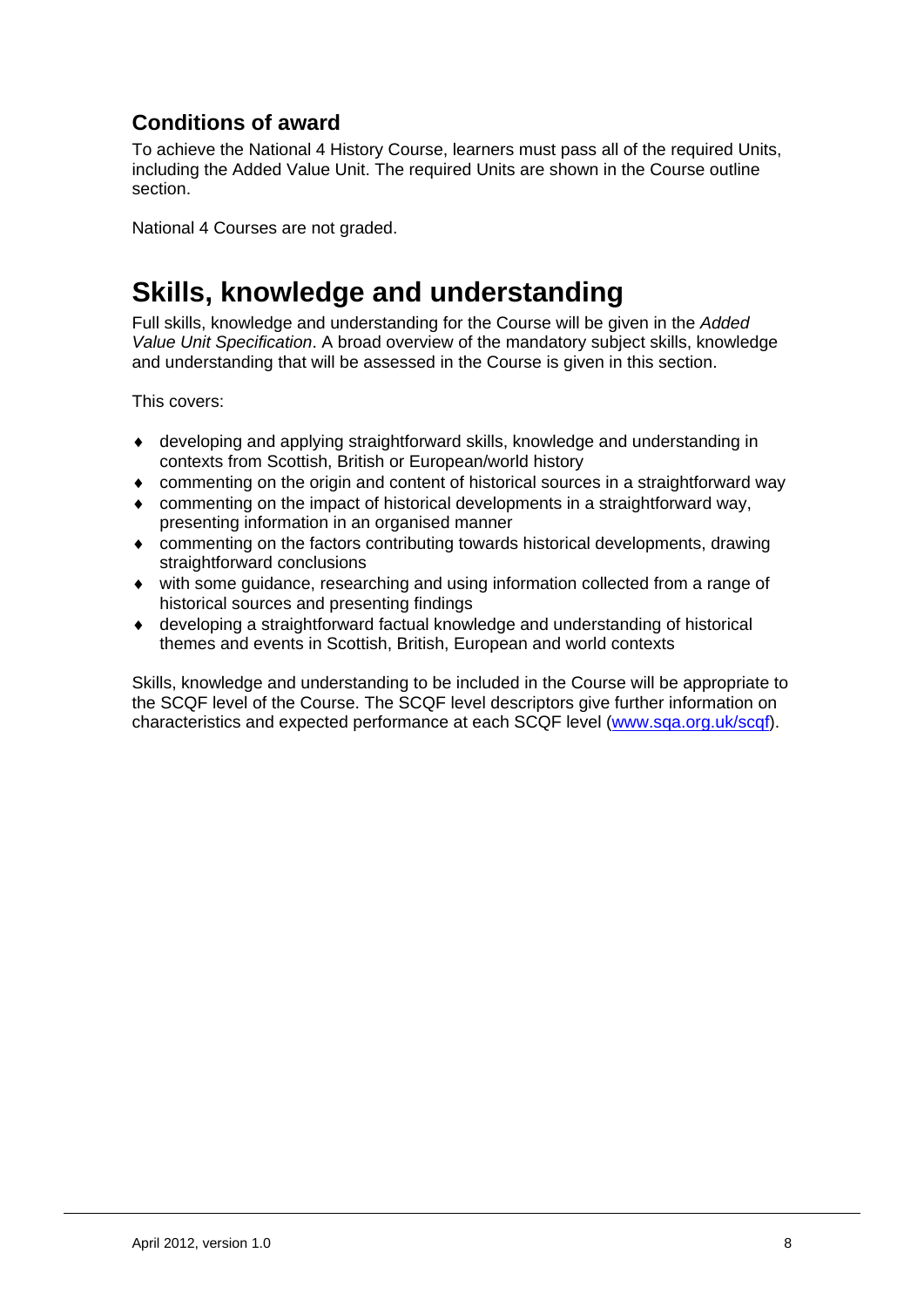## **Assessment**

Information about assessment for the Course is included in the *Course Assessment Specification* which will provide full details including advice on how a learner's overall attainment for the Course will be determined.

### **Unit assessment**

All Units are internally assessed against the requirements shown in the Unit Specification.

They can be assessed on an individual Unit basis or by using other approaches which combine the assessment for more than one Unit.

They will be assessed on a pass/fail basis within centres. SQA will provide rigorous external quality assurance, including external verification, to ensure assessment judgements are consistent and meet national standards.

The assessment of the Units in this Course will be as follows:

#### **Historical Study: Scottish History (National 4)**

The learner will be required to provide evidence of:

- ability to comment in a straightforward way on historical sources, taking into account their origin and content
- descriptions and explanations demonstrating a straightforward factual knowledge and understanding of themes and events within an area of Scottish history

#### **Historical Study: British History (National 4)**

The learner will be required to provide evidence of:

- ability to comment on the impact of a historical development in a straightforward way and present information in an organised manner
- straightforward descriptions and explanations demonstrating a factual knowledge and understanding of themes and events within an area of British history

#### **Historical Study: European and World (National 4)**

The learner will be required to provide evidence of:

- ability to comment on the factors contributing towards a historical development in a straightforward way, drawing a straightforward conclusion
- descriptions and explanations demonstrating a straightforward factual knowledge and understanding of themes and events within an area of European and world history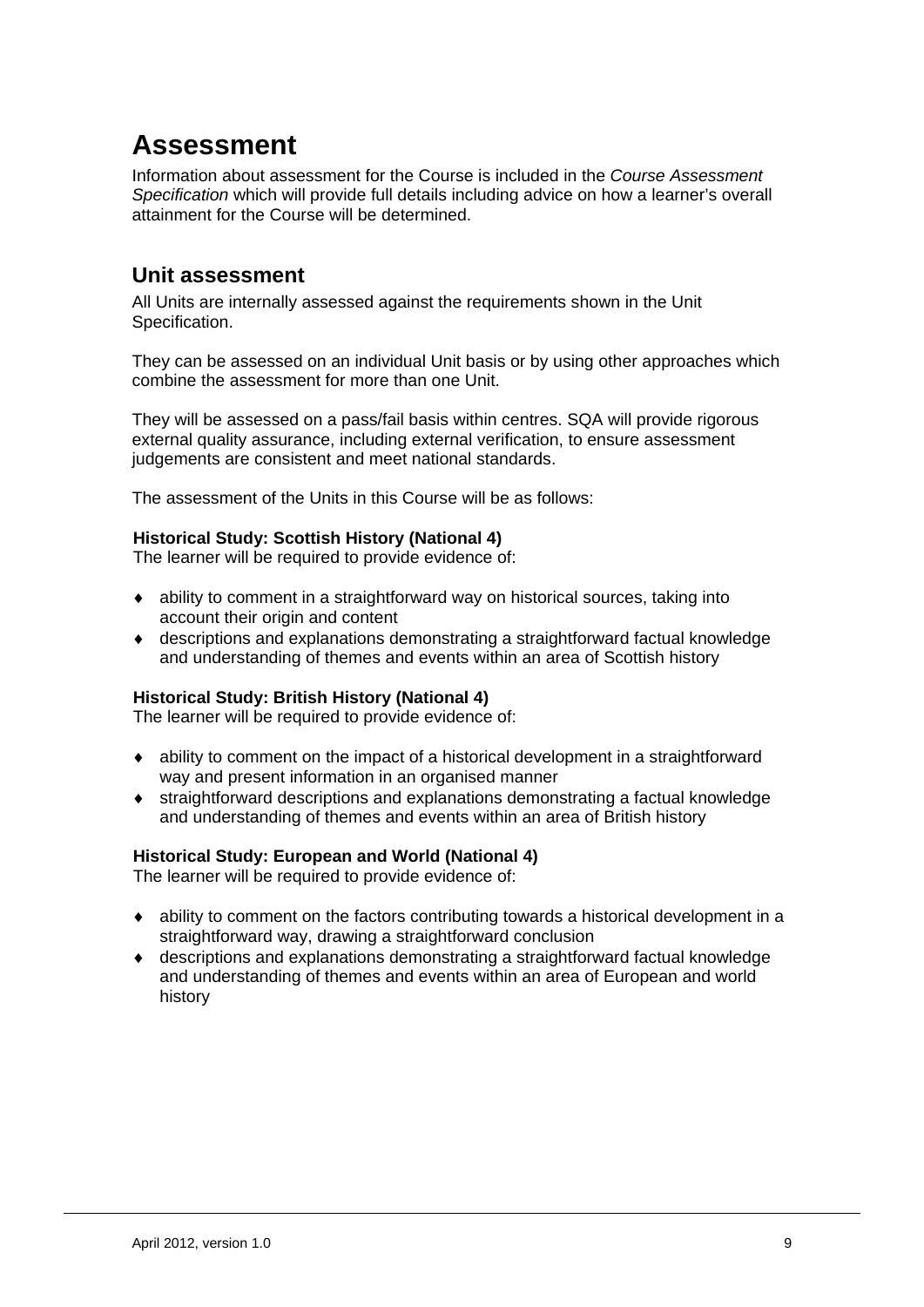## **Added Value Unit**

Courses from National 4 to Advanced Higher include assessment of added value<sup>1</sup>. At National 4, added value will be assessed in an Added Value Unit. The Added Value Unit will address the key purposes and aims of the Course as defined in the Course Rationale. It will do this by addressing one or more of breadth, challenge or application.

In the National 4 History Course, the Added Value Unit will focus on:

- ◆ challenge
- application

The learner will draw on, extend and apply the skills, knowledge and understanding they have acquired during the Course. This will be assessed by an assignment<sup>2</sup> in which learners will be required to extend and apply their knowledge and skills and will be sufficiently open and flexible to allow for personalisation and choice.

Exemplification of possible assessment approaches for Units will be provided in the *National Assessment Resource*.

1

<sup>&</sup>lt;sup>1 1</sup> Definitions can be found here: www.sqa.org.uk/sqa/58409.html

<sup>&</sup>lt;sup>2</sup> As footnote above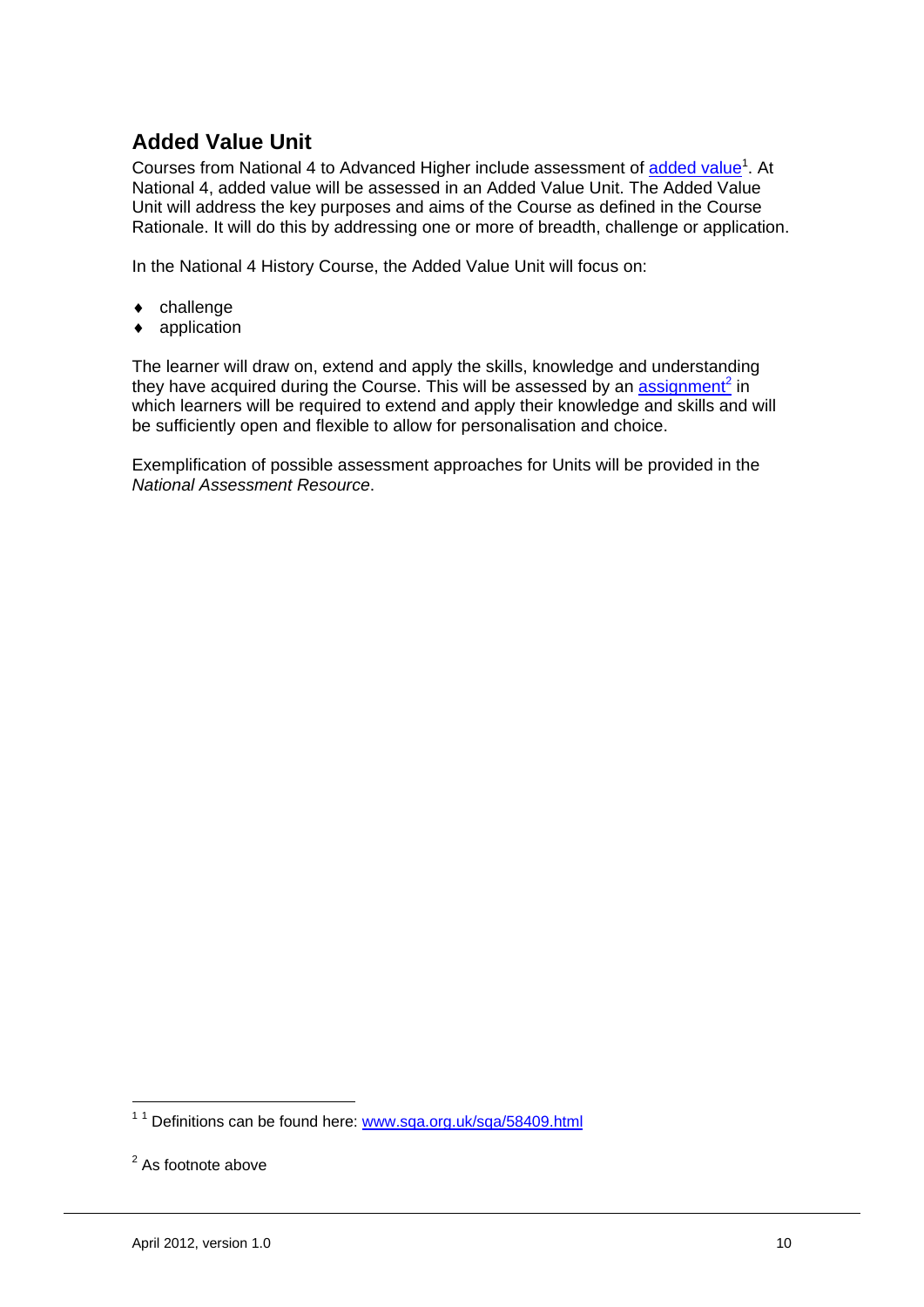## **Development of skills for learning, skills for life and skills for work**

It is expected that learners will also develop broad, generic skills through this Course. The skills that learners are expected to improve on and develop through the Course are based on SQA's *Skills Framework: Skills for Learning, Skills for Life and Skills for Work* and drawn from the main skills areas listed below. These must be built into the Course where there are appropriate opportunities.

- **1 Literacy**
- 1.1 Reading
- **4 Employability, enterprise and citizenship**
- 4.6 Citizenship
- **5 Thinking skills**
- 5.2 Understanding
- 5.3 Applying

Amplification of these is given in SQA's *Skills Framework: Skills for Learning, Skills for Life and Skills for Work*. The level of these skills will be appropriate to the level of the Course. Further information on building in skills for learning, skills for life and skills for work for the Course is given in the *Course Support Notes*.